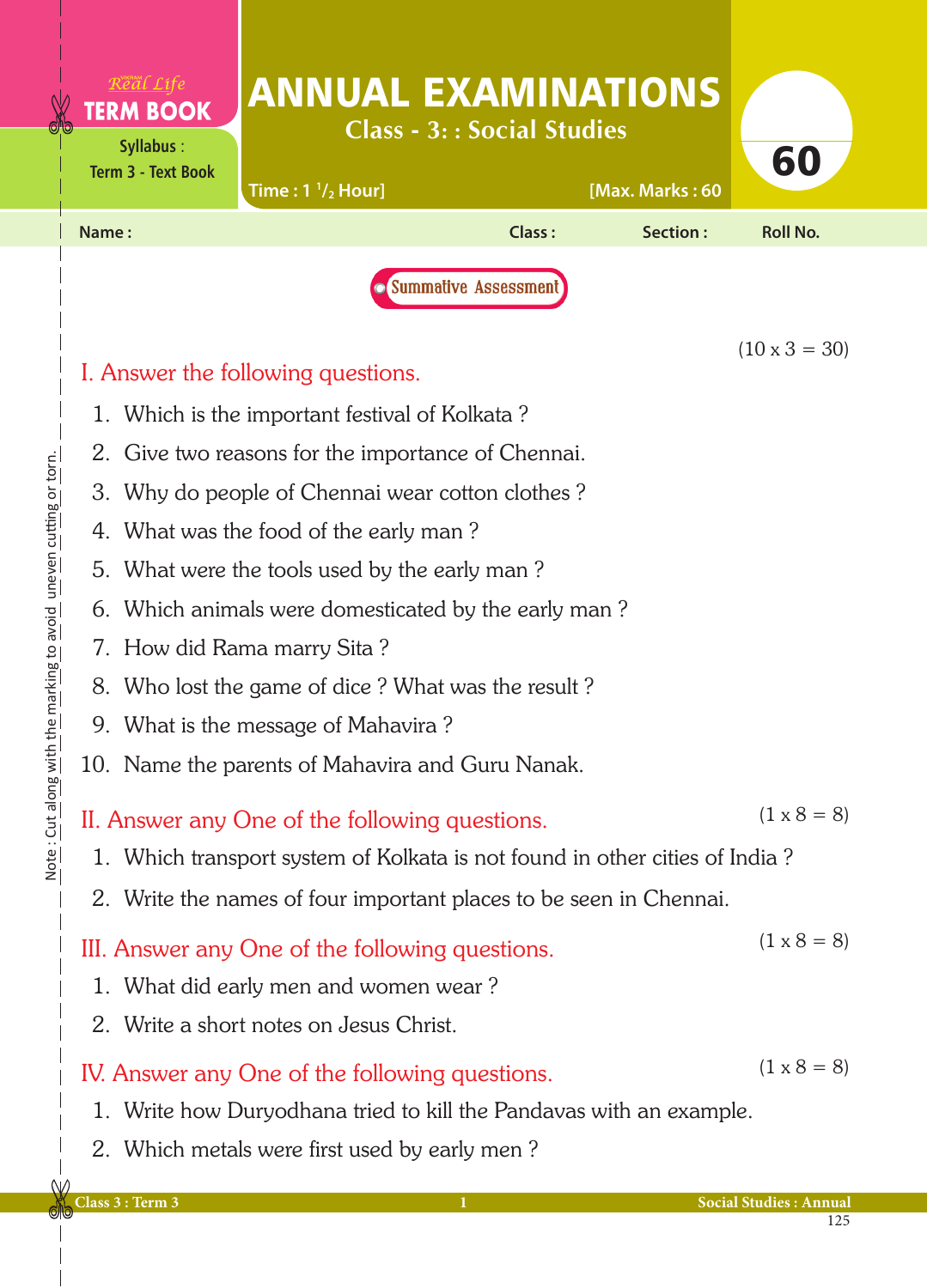#### $(6 \times 1 = 6)$

V. Locate the capital cities of the following states in an outline map of India.

- 1. Kerala
- 2. Karnataka
- 3. Andhra Pradesh
- 4. Madhya Pradesh
- 5. Gujarat
- 6. West Bengal

kkkkk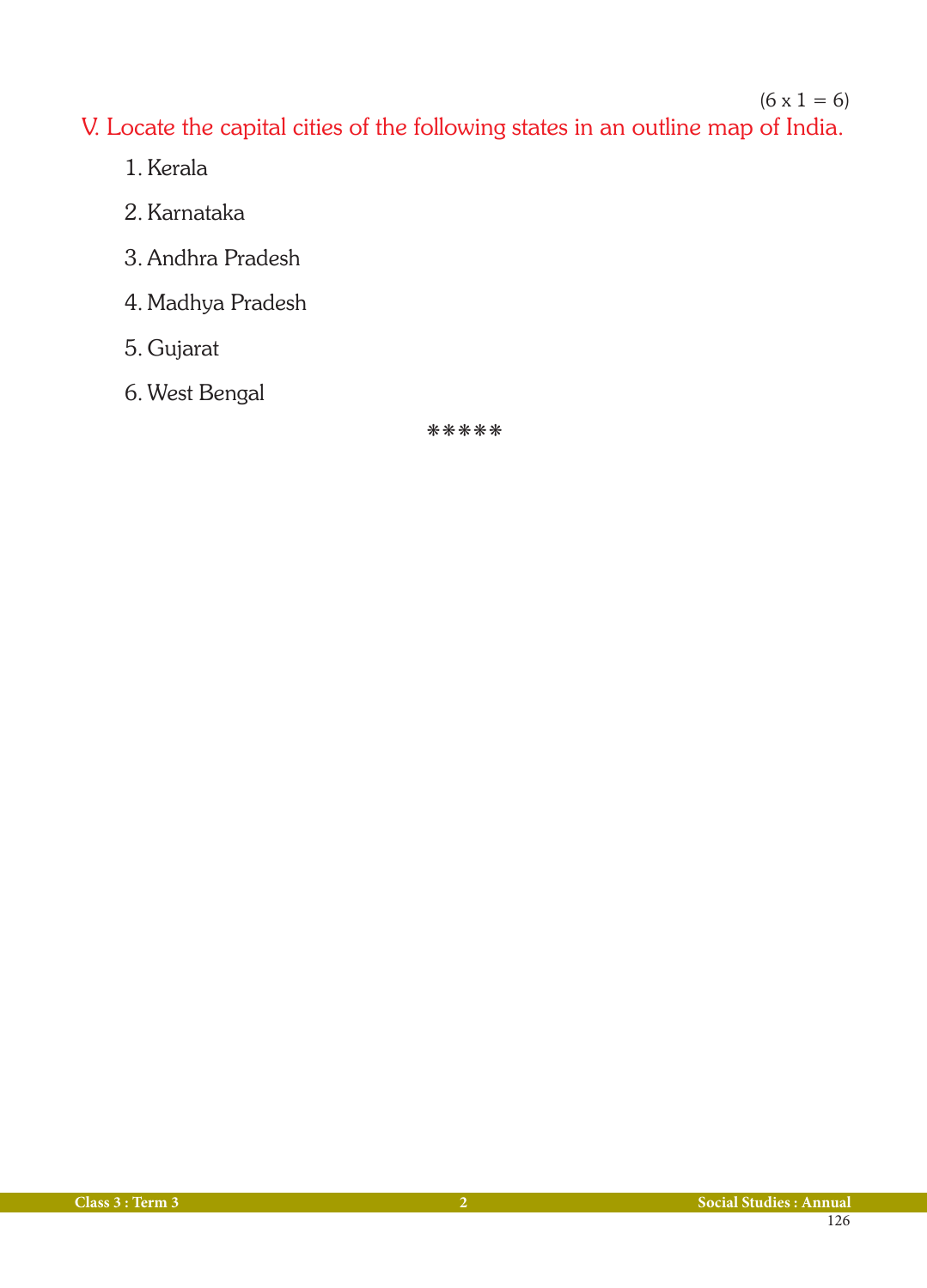|       | <b>TERM BOOK</b><br><b>Syllabus:</b><br><b>Term 3 - Text Book</b> | Time: 1 Hour] | <b>ANNUAL EXAMINATIONS</b><br><b>Class - 3:: Social Studies</b>         |               | [Max. Marks: 40  | 40                   |  |
|-------|-------------------------------------------------------------------|---------------|-------------------------------------------------------------------------|---------------|------------------|----------------------|--|
| Name: |                                                                   |               |                                                                         | <b>Class:</b> | Section:         | <b>Roll No.</b>      |  |
|       |                                                                   |               | <b>O</b> Formative Assessment                                           |               |                  |                      |  |
|       |                                                                   |               |                                                                         |               |                  |                      |  |
|       |                                                                   |               | I. Choose the correct answer word and write its letter in the brackets. |               |                  | $(10 \times 1 = 10)$ |  |
|       | 1. Kolkata is the capital city of                                 |               |                                                                         |               |                  |                      |  |
|       | a) Uttar Pradesh                                                  |               | b) West Bengal                                                          |               | c) Tamil Nadu    |                      |  |
|       |                                                                   |               | 2. The Government offices are located at                                |               |                  |                      |  |
|       | a) Fort William                                                   |               | b) Kali Temple                                                          |               | c) Howrah Bridge |                      |  |
|       | 3. Capital city of Chennai                                        |               |                                                                         |               |                  |                      |  |
|       | a) Madras                                                         |               | b) Tamil Nadu                                                           |               | c) Kolkata       |                      |  |
|       | 4. The mother of the Pandavas was                                 |               |                                                                         |               |                  |                      |  |
|       | a) Kunti                                                          |               | b) Sita                                                                 |               | c) Draupadi      |                      |  |
|       | 5. Early man lived like an                                        |               |                                                                         |               |                  |                      |  |
|       | a) Birds                                                          |               | b) Animals                                                              |               | c) Forests       |                      |  |
|       | 6. Ravana was killed by                                           |               |                                                                         |               |                  |                      |  |
|       | a) Sita b) Valmiki                                                |               |                                                                         |               | c) Rama          |                      |  |
|       | 7. Gautama Buddha was born in                                     |               |                                                                         |               |                  |                      |  |
|       | a) 567 B.C. b) 569 B.C.                                           |               |                                                                         |               | c) 589 B.C.      |                      |  |
|       | 8. Christ was born on                                             |               |                                                                         |               |                  |                      |  |
|       |                                                                   |               | a) 25th December b) 25th October c) 26th January                        |               |                  |                      |  |
| 9.    |                                                                   |               | Church is an ancient Church.                                            |               |                  |                      |  |
|       |                                                                   |               | a) Fort St. George b) St. Thomas c) Adayar                              |               |                  |                      |  |
|       |                                                                   |               | 10. Early man made to travel on rivers.                                 |               |                  |                      |  |
|       | a) Rafts and Boats b) Buses                                       |               |                                                                         |               | c) Cars          |                      |  |

 $\overline{\phantom{a}}$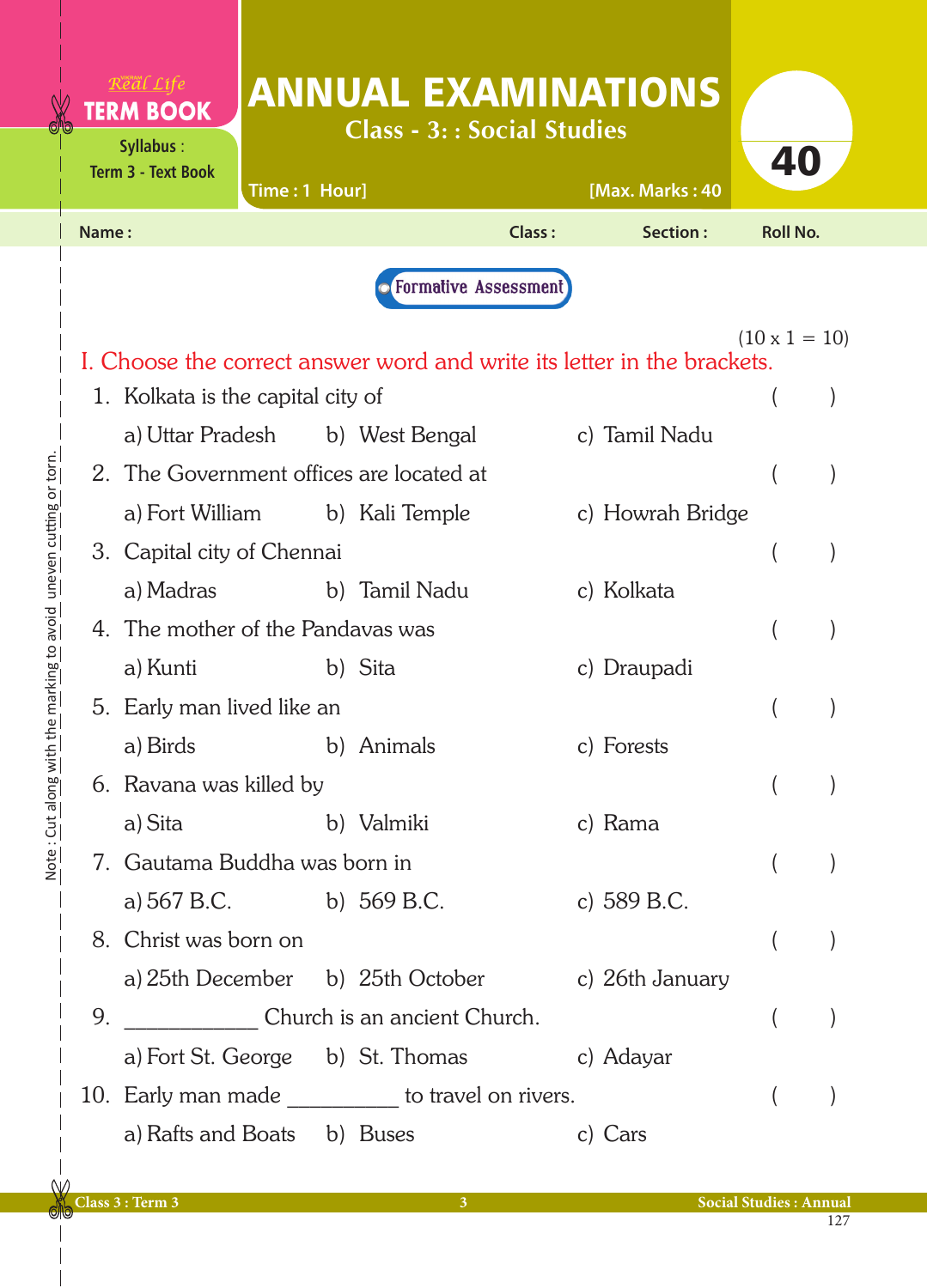$(10 \times 1 = 10)$ 

#### II. Fill in the blanks.

- 1. A new birdge built on the river Hoogly is known as  $\qquad \qquad$ .
- 2. The Theosophical Society is at  $\qquad \qquad$ .
- 3. Early man used as his weapons.
- 4. **Example 3** is a cart without wheels.
- 5. "The Ramayana" was first written by The Ramayana" was first written by
- 6. \_\_\_\_\_\_\_\_\_\_\_\_\_ and \_\_\_\_\_\_\_\_\_ were used to travel on rivers.
- 7. **Was the king of Ayodhya.**
- 8. Prophet Mohammad was born at **Example 20** in Arabia.
- 9. The Railway Coach Factory is located at \_\_\_\_\_\_\_\_\_\_\_\_.
- 10. Bharata Natyam was popular in \_\_\_\_\_\_\_\_\_\_\_\_ .

### III. Write 'True' or 'False'.

| 1. The Ramayana is the holy book of the Hindus. |  |
|-------------------------------------------------|--|
| 2. Early man ate cooked food.                   |  |
| 3. 'The Mahabharata' was written by Valmiki.    |  |
| 4. Early man lived in Houses.                   |  |
| 5. People of Kolkata are fond of fish.          |  |
| 6. Raja Janaka was the father of Sita.          |  |
| 7. Early man wore silk clothes.                 |  |
| 8. In Kolkata, summer is very hot.              |  |
| 9. Kolkata is famous for Kali Temple.           |  |
| 10. Guru Nanak was born in 1572 A.D.            |  |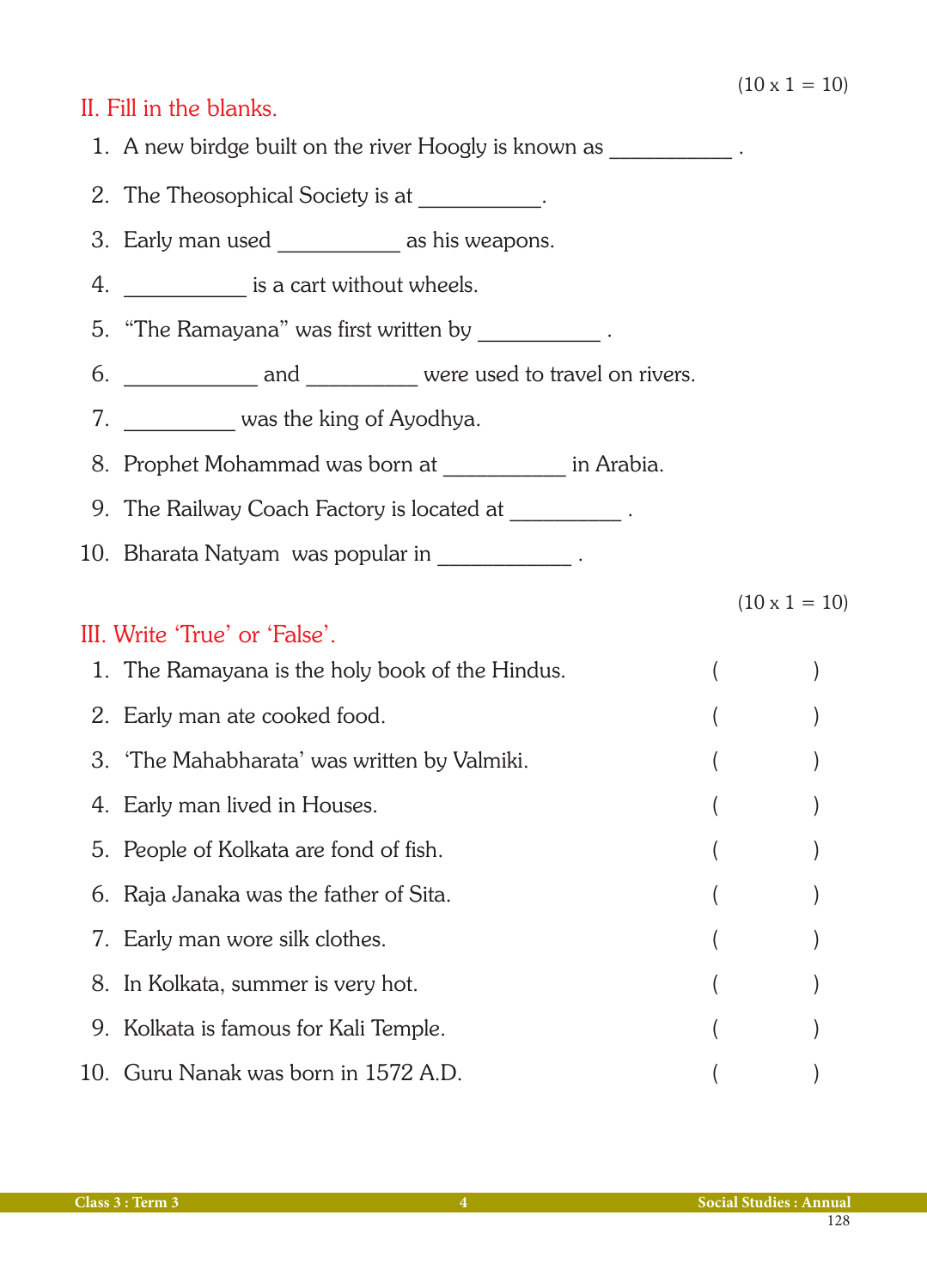# $\frac{1}{\sqrt{2}}$  IV. Match the following.

## 1) A B

|    | 1. Prophet Mohammad |  | a) Buddhism                   |
|----|---------------------|--|-------------------------------|
|    | 2. Christmas        |  | b) Holy Book                  |
|    | 3. Gautama Buddha   |  | c) Sikhism                    |
|    | 4. Guru Nanak       |  | d) 25th December              |
|    | 5. The Quran        |  | e) Islam                      |
| 2) | A                   |  | B                             |
|    | 1. Sledge           |  | a) Logs of wood tied together |
|    | 2. Leisure          |  | b) Melting                    |
|    | 3. Raft             |  | c) Song and dance             |
|    | 4. Metals           |  | d) Domesticated animal        |
| 5. | Doq                 |  | e) Cart without wheels        |

kkkkk